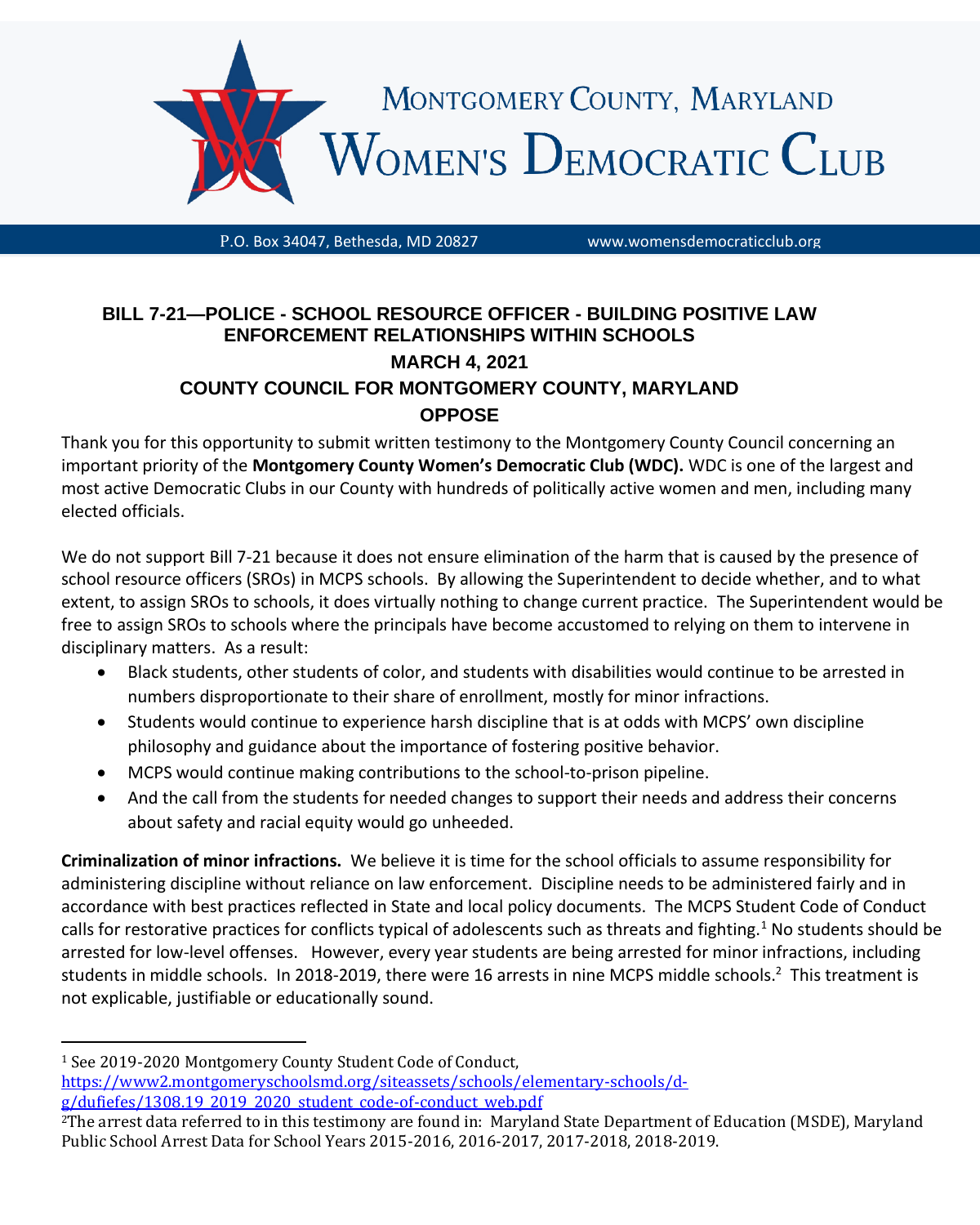

Police are unlikely to stop arresting students if they are present in the schools. We know from research that schools with SROs tend to have more arrests and are more punitive in addressing misbehavior than schools without police. Researchers think that the presence of police can create a criminal justice orientation to discipline and that it increases the likelihood that school officials turn to SROs to handle disciplinary problems that should be addressed administratively.<sup>3</sup> This appears to have been the case in MCPS in school year 2019-2020 in which 97 percent of the arrests were school initiated, that is, arrests made in response to a request to intervene by school officials, school security employees, teachers or parents.<sup>4</sup>

Once an SRO is called upon to deal with an incident, the SRO has considerable discretion in determining whether to make an arrest and the decision is solely in the hands of the SRO. With overlap between most school codes of conduct and criminal codes, students in schools with SROs are at risk of being arrested for minor infractions.<sup>5</sup> That

Benjamin W. Fisher and Hennessy, "School Resource Officers and Exclusionary Discipline in U.S. High Schools: A Systematic Review and Meta-analysis," Adolescent Research Review 1, 217–233 (2016): 218-220, 229,

[https://doi.org/10.1007/s40894-015-0006-8;](https://doi.org/10.1007/s40894-015-0006-8) Aaron Kupchik, Research on the Impact of School Policing. ACLU Pennsylvania (August 2020)[, https://fisafoundation.org/wp-content/uploads/2020/08/Research-on-School-Policing](https://fisafoundation.org/wp-content/uploads/2020/08/Research-on-School-Policing-by-Aaron-Kupchik-July-2020.pdf)[by-Aaron-Kupchik-July-2020.pdf;](https://fisafoundation.org/wp-content/uploads/2020/08/Research-on-School-Policing-by-Aaron-Kupchik-July-2020.pdf) Jason P. Nance, "Students, Police, and the School-to-Prison Pipeline," (November 2, 2015). 93 Washington University Law Review 919 (2016), University of Florida Levin College of Law Research Paper No. 15-20: 976-977, [https://ssrn.com/abstract=2577333.](https://ssrn.com/abstract=2577333)

<sup>5</sup>Development Services Group, Inc., "Interactions between Youth and Law Enforcement."

Literature review. Washington, D.C.: Office of Juvenile Justice and Delinquency Prevention (2018): 6-7 [file:///C:/Users/Dell/Downloads/826140.pdf;](file:///C:/Users/Dell/Downloads/826140.pdf) Amanda Merkwae, "Schooling the Police: Race, Disability, and the Conduct of School Resource Officers," 21 Michigan Journal of Race and Law 147 (2015),

[http://marylandpublicschools.org/about/Pages/DSFSS/SSSP/StudentArrest/index.aspx.](http://marylandpublicschools.org/about/Pages/DSFSS/SSSP/StudentArrest/index.aspx) Arrest data for 2019-2020 can be found in a slide presentation made to the Montgomery County Board of Education on October 5, 2020, [https://go.boarddocs.com/mabe/mcpsmd/Board.nsf/files/BU5PS965F571/\\$file/Arrest%20Data%20SRO%20Work%2](https://go.boarddocs.com/mabe/mcpsmd/Board.nsf/files/BU5PS965F571/$file/Arrest%20Data%20SRO%20Work%20Group%20201005%20PPT.pdf) [0Group%20201005%20PPT.pdf](https://go.boarddocs.com/mabe/mcpsmd/Board.nsf/files/BU5PS965F571/$file/Arrest%20Data%20SRO%20Work%20Group%20201005%20PPT.pdf)

<sup>3</sup>Emily M. Homer and Benjamin W. Fisher. "Police in schools and student arrest rates across the United States: Examining differences by race, ethnicity, and gender," Journal of School Violence (2019): 8-11, [Police-in-schools-and-student-arrest](https://www.researchgate.net/profile/Emily_Homer3/publication/332719367_Police_in_schools_and_student_arrest_rates_across_the_United_States_Examining_differences_by_race_ethnicity_and_gender/links/5e0e453392851c8364adc156/Police-in-schools-and-student-arrest-rates-across-the-United-States-Examining-differences-by-race-ethnicity-and-gender.pdf)[rates-across-the-United-States-Examining-differences-by-race-ethnicity-and-gender.pdf \(researchgate.net\);](https://www.researchgate.net/profile/Emily_Homer3/publication/332719367_Police_in_schools_and_student_arrest_rates_across_the_United_States_Examining_differences_by_race_ethnicity_and_gender/links/5e0e453392851c8364adc156/Police-in-schools-and-student-arrest-rates-across-the-United-States-Examining-differences-by-race-ethnicity-and-gender.pdf) ACLU, Cops and No Counselors. How the Lack of School Mental Health Professionals is Harming Students (2020): 23, [https://www.aclu.org/report/cops-and-no-counselors;](https://www.aclu.org/report/cops-and-no-counselors)

<sup>4</sup> See Montgomery County Department of Police School Resource Officers Program FAQ Document: 11, <https://www.montgomerycountymd.gov/pol/Resources/Files/SRO/MCPD-SRO-FAQ.pdf>

[https://repository.law.umich.edu/mjrl/vol21/iss1/6;](https://repository.law.umich.edu/mjrl/vol21/iss1/6) Elaine Bonner-Tompkins, Leslie Rubin, and Kristen Latham, The School-to-Prison Pipeline in Montgomery County, March 1, 2016, Office of Legislative Oversight, Montgomery County, Maryland: 82-83,

[https://www.montgomerycountymd.gov/OLO/Resources/Files/2016%20Reports/School%20to%20Prison%20Pipeline](https://www.montgomerycountymd.gov/OLO/Resources/Files/2016%20Reports/School%20to%20Prison%20Pipeline%20with%20CAO%20Response%2020166.pdf) [%20with%20CAO%20Response%2020166.pdf;](https://www.montgomerycountymd.gov/OLO/Resources/Files/2016%20Reports/School%20to%20Prison%20Pipeline%20with%20CAO%20Response%2020166.pdf) Fisher (2016): 219-220; Nance (2016): 949-951.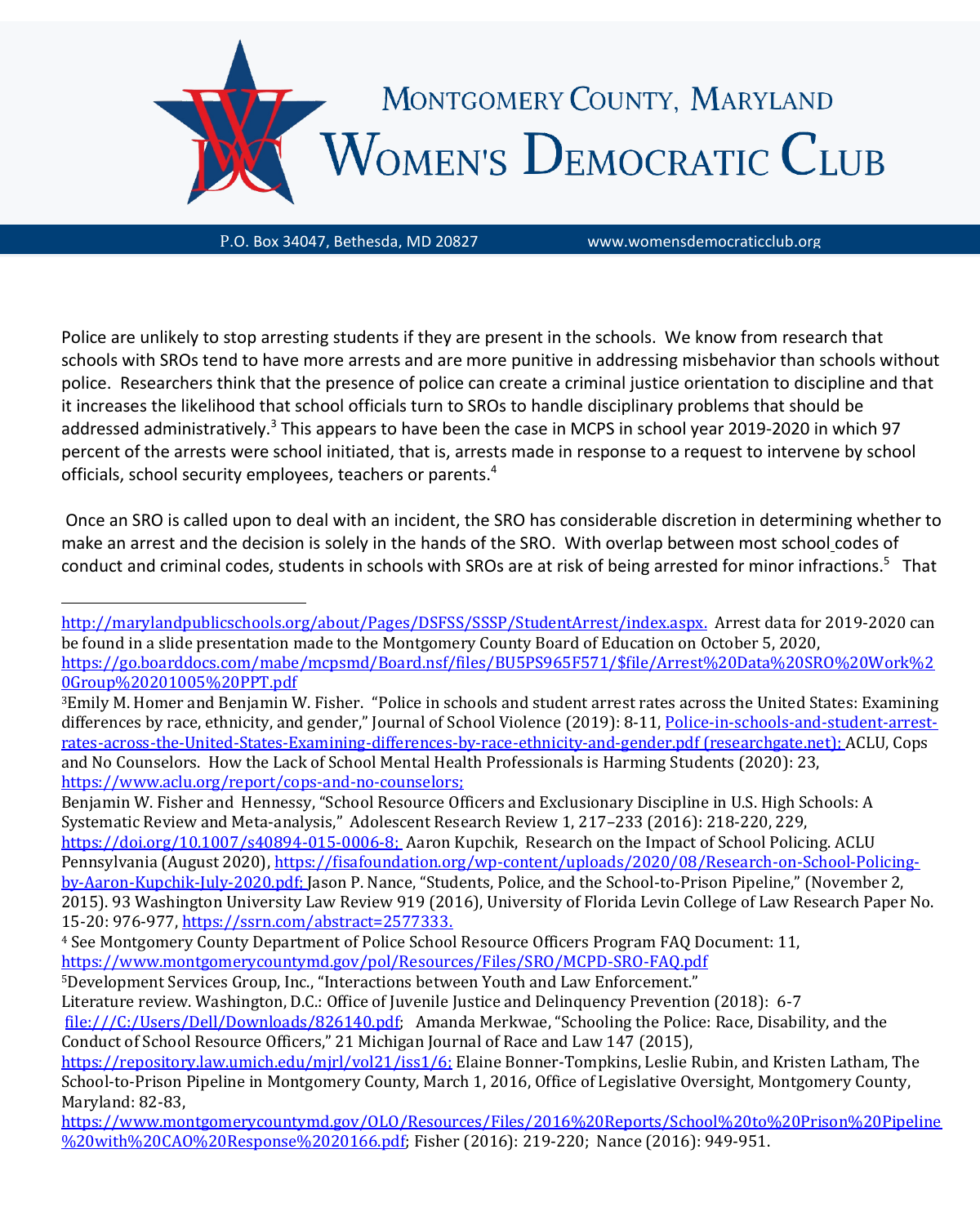

is what has occurred in MCPS. The MCPD reports that 90 percent of the arrests in 2019-2020 were not significantly serious. They involved misconduct for which only paper arrests were made. Because there were no serious threats to anyone's safety, law enforcement determined that there was no need to handcuff the student and physically remove the student from the school premises.<sup>6</sup> However, issuing paper arrests appears to be totally at odds with MCPS discipline philosophy and best practices. In 2018-2019 there were arrests for behavior involving tobacco, inhalants, alcohol, trespassing, and making threats to other students.<sup>7</sup> All of these are examples of inappropriate behavior for which an administrative response would have been appropriate.<sup>8</sup> Instead, because of easy access to law enforcement, students engaged in this typical adolescent behavior are put at risk of being dumped into the school-to-prison pipeline.

**Disproportionate harm to Black students, other students of color, and students with disabilities.** The arrest data clearly indicate that certain groups of students are disproportionately harmed by the presence of police—most notably Black students, but also other students of color and students with disabilities. The County Council cannot claim it is committed to advancing racial equity and not attempt to change a practice that has a discernible negative impact on these students. During the past five years 46 percent of the 1,113 MCPS arrests were of Black students, who represent about 20 percent of the school population. Black students were more than 10 times as likely to be arrested as White students in two of the past five years and three times as likely in the other three years.<sup>9</sup> County and school officials alike should find these disparities to be alarmingly high.

The disproportionate arrests of students with disabilities should also be of concern to policymakers and school officials. Recipients of special education services in our schools are being arrested at roughly twice the rate of

<sup>6</sup> See MCPD SRO FAQ document.

<sup>7</sup>See footnote 2 for source of arrest data.

<sup>8</sup> See 2019-2020 Montgomery County Student Code of Conduct for examples of appropriate responses. <sup>9</sup>See footnote 2 regarding the source of the arrest data. Enrollment data are found in: MSDE, Maryland Public School Enrollment by Race/Ethnicity and Gender and Number of Schools as of September 30, 2015, September 30, 2016, September 30, 2017, September 30, 2018, September 30, 2019. The rates were calculated in accordance with the methodology described in Sunderman (2018), except that we are reporting arrests per 10,000 students, not 1,000 students. Gail L. Sunderman and Erin Janulis, "When law enforcement meets school discipline: School-related arrests in Maryland 2015-16, " College Park, MD: Maryland Equity Project, The University of Maryland (2018), [https://education.umd.edu/research/centers/mep/research/k-12-education/when-law-enforcement-meets-school](https://education.umd.edu/research/centers/mep/research/k-12-education/when-law-enforcement-meets-school-discipline-school)[discipline-school.](https://education.umd.edu/research/centers/mep/research/k-12-education/when-law-enforcement-meets-school-discipline-school) These are arrests by SROs and other law enforcement on school grounds. The data reports do indicate the number of arrests and referrals by SROs, but do not provide sufficient detail on SRO arrests to calculate SRO arrest rates by race or by type of offense.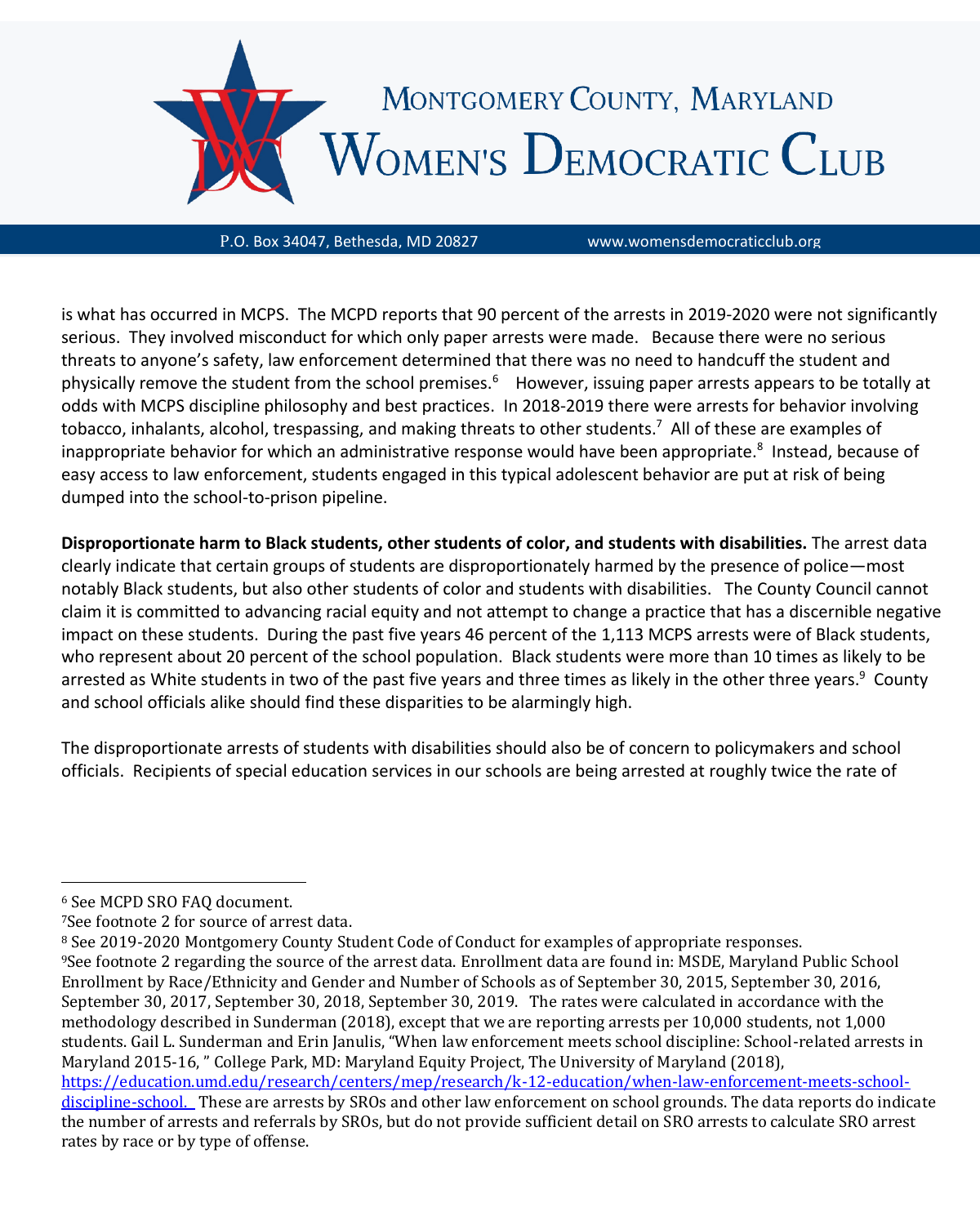

students who are not receiving special education.<sup>10</sup> This is particularly troubling because of the possibility that many of these students are being harshly disciplined for behavior related to their disability.<sup>11</sup>

**Introduces opportunity for implicit bias.** What is also clear is that research tells us that these differences in treatment by law enforcement cannot be explained by claims that Black students engaged in more problematic behavior. It is all too clear that implicit bias comes into play in the administration of school discipline, starting with teachers' perceptions of and responses to student behavior.<sup>12</sup> The presence of SROs provides an opportunity for the implicit bias of school leaders, staff, and police to result in disparate treatment of students of color.

Notably, a high proportion of the offenses for which Black students have been arrested fall into the category of "discretionary offenses." While we do not know the facts of each of the arrests made in Montgomery County schools during the past 5 years, we do know that Black students accounted for a disproportionate share of arrests for offenses that require a subjective determination and need not be charged as a crime at all. These include attacks, fighting, disruption, and threats that are charged as misdemeanors.

- In 2019-20, all 11 students arrested for attacks were students of color, including nine Black students. Only one White student was arrested for a discretionary offense (fighting).
- In 2018-19, Black students were at least four times more likely to be arrested for attacking another student than were White students. In addition, Black males were the only students arrested for disruption and Black females the only ones arrested for fighting.
- In 2017-18, Black students accounted for 62 percent of the arrests for threats to students while there were fewer than 10 arrests of White students for this offense. Black students accounted for 78 percent of the 18

 $10$  Calculated using the arrest and public school enrollment data referred to in footnotes 2 and 8 and the special education census data reported by MSDE on October 1, 2015, October 1, 2016, October 1, 2017, and October 1, 2018. See, for example, MSDE. Early Intervention and Special Education Services Census Data and Related Tables. October 1, 2018, <http://www.marylandpublicschools.org/about/Documents/DCAA/SSP/20182019Student/2019CensusPubSpecEd.pdf> <sup>11</sup> Merkwae (2015).

<sup>12</sup> Maryland Commission on the School-to-Prison Pipeline, Final Report and Collaborative Action Plan, Report to the Maryland Governor and General Assembly pursuant to House Bill 1287(2017) (December 20, 2018): 29-30, <https://msa.maryland.gov/megafile/msa/speccol/sc5300/sc5339/000113/023600/023694/20190078e.pdf> ; See also Adai Tefera, Genevieve Siegel-Hawley, and Rachel Levy, "Why do racial disparities in school discipline exist? The role of policies, processes, people, and places, " Richmond, VA. Metropolitan Educational Research Consortium (2017): 5, [https://scholarscompass.vcu.edu/cgi/viewcontent.cgi?article=1103&context=merc\\_pubs;](https://scholarscompass.vcu.edu/cgi/viewcontent.cgi?article=1103&context=merc_pubs) Cheryl Staats, Implicit Racial Bias and School Discipline Disparities (May 2014) Kirwan Institute Special Report, [http://www.racialequityresourceguide.org/resource/implicit-bias-and-school-discipline-disparities.](http://www.racialequityresourceguide.org/resource/implicit-bias-and-school-discipline-disparities)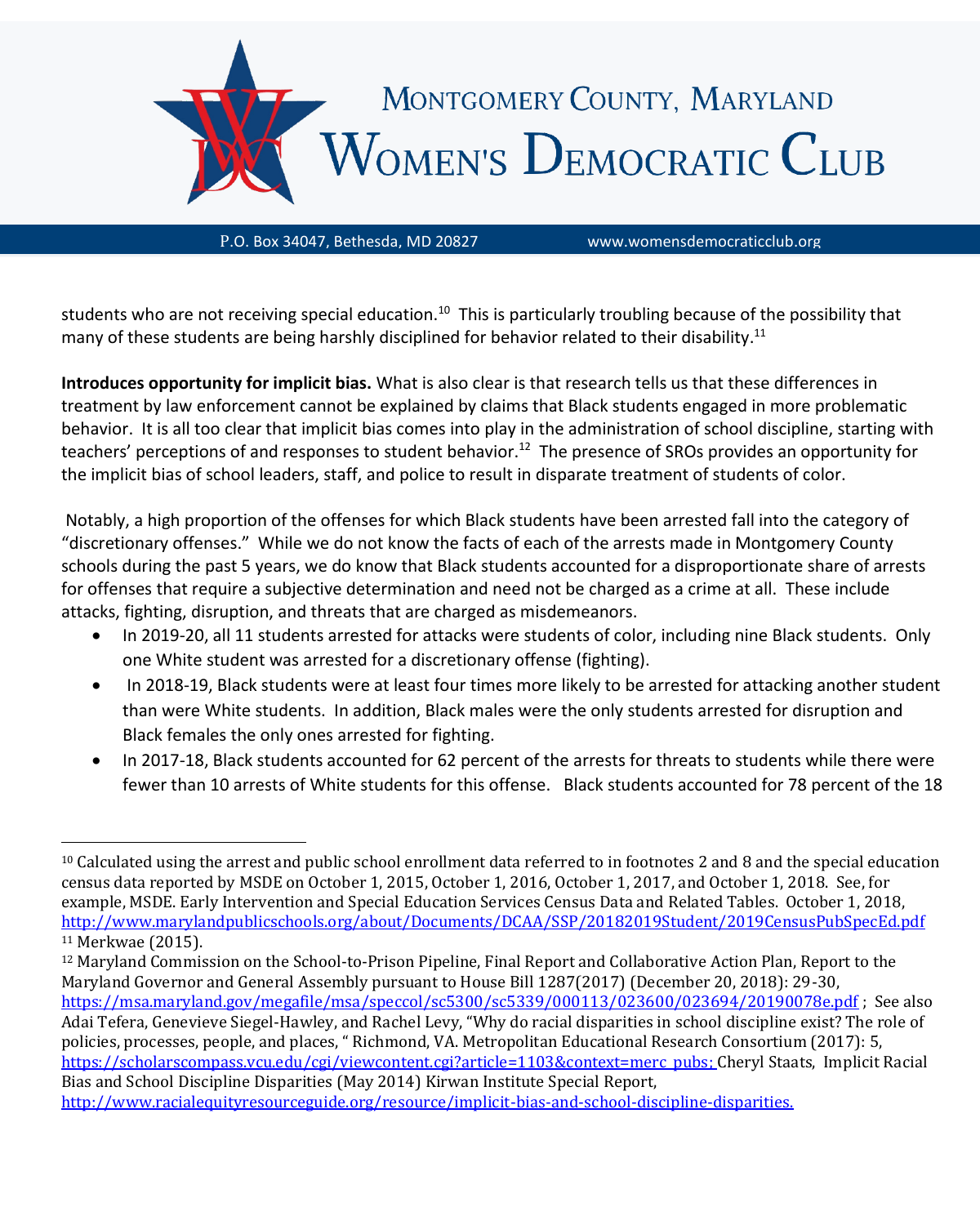

arrests made for disruption and White students accounted for only two arrests. Only Black students were arrested for fighting. No White students were arrested for attacks on students or fighting.

• In 2016-17, Black students accounted for 56 percent of 73 arrests for attacks, while fewer than 10 White students were arrested for this offense.

• In 2015-16, 13 Black students were arrested for disorderly conduct, but no White students. In that same year, 27 incidents involving Black students were treated as assaults, compared to no more than 4 arrests of White students for assault.

**Causes significant harm to students.** The harm to students cannot be overstated. Leaders need to understand that a single arrest of a student, regardless of whether there is a conviction for the offense, can have negative lifealtering consequences. An arrest affects how the student feels about school and him or herself and the response from school officials and teachers in the future. Arrests in MCPS are typically accompanied by out-of-school suspensions and a referral to the Department of Juvenile Services. Research tells us that out-of-school suspensions put students at risk of academic failure, dropping out, and further behavioral problems. A referral to Juvenile Services means missed instructional time for the students and missed work for a family member. Furthermore, entanglement with Juvenile Services puts students at risk of further involvement with the juvenile justice system.<sup>13</sup> The fact that Black students are disproportionately hurt is a racial inequity that demands attention. We believe that removing SROs from schools would be an effective way to interrupt the school-to-prison pipeline.

**Focus on promoting positive behavior and supporting students.** Instead of sustaining practices that put Black students and others at risk of academic failure, dropping out, and further involvement with the juvenile justice system, we believe the Council should focus on how to ensure that schools receive the staffing and resources they need to take full responsibility for the administration of discipline, in accordance with State law requiring that it be rehabilitative, restorative, and educational.<sup>14</sup> Schools need to have a sufficient number of counselors,

<sup>13</sup> OLO (2016): 96-97; Daniel J. Losen, Cheri L. Hodson, Michael A Keith II, Katrina Morrison, and Shakti Belway, "Are We Closing the School Discipline Gap?" UCLA: The Civil Rights Project (2015), [https://escholarship.org/uc/item/2t36g571;](https://escholarship.org/uc/item/2t36g571) Council of State Governments Justice Center, The School Discipline Consensus Report: Strategies from the Field to Keep Students Engaged in School and Out of the Juvenile Justice System (2014),

[https://knowledgecenter.csg.org/kc/content/school-discipline-consensus-report;](https://knowledgecenter.csg.org/kc/content/school-discipline-consensus-report) Justice Policy Institute, "Education under Arrest: The Case Against Police in Schools" (November, 2011), [http://www.justicepolicyorg/research/3177;](http://www.justicepolicyorg/research/3177) Nance (2015); 924, 955; Maya Lindberg, "False Sense of Security," Teaching Tolerance , Issue 50 (2015), [https://www.tolerance.org/print/84138/print.](https://www.tolerance.org/print/84138/print) 

National Association of School Psychologists, Effective school discipline policies and practices: Supporting student learning [Research summary]. Bethesda, MD; Author (2018),

[file:///C:/Users/Dell/Downloads/School\\_Discipline\\_Congressional\\_Briefing%20\(1\)%20\(2\).pdf.](file:///C:/Users/Dell/Downloads/School_Discipline_Congressional_Briefing%20(1)%20(2).pdf) <sup>14</sup> See HB 725.